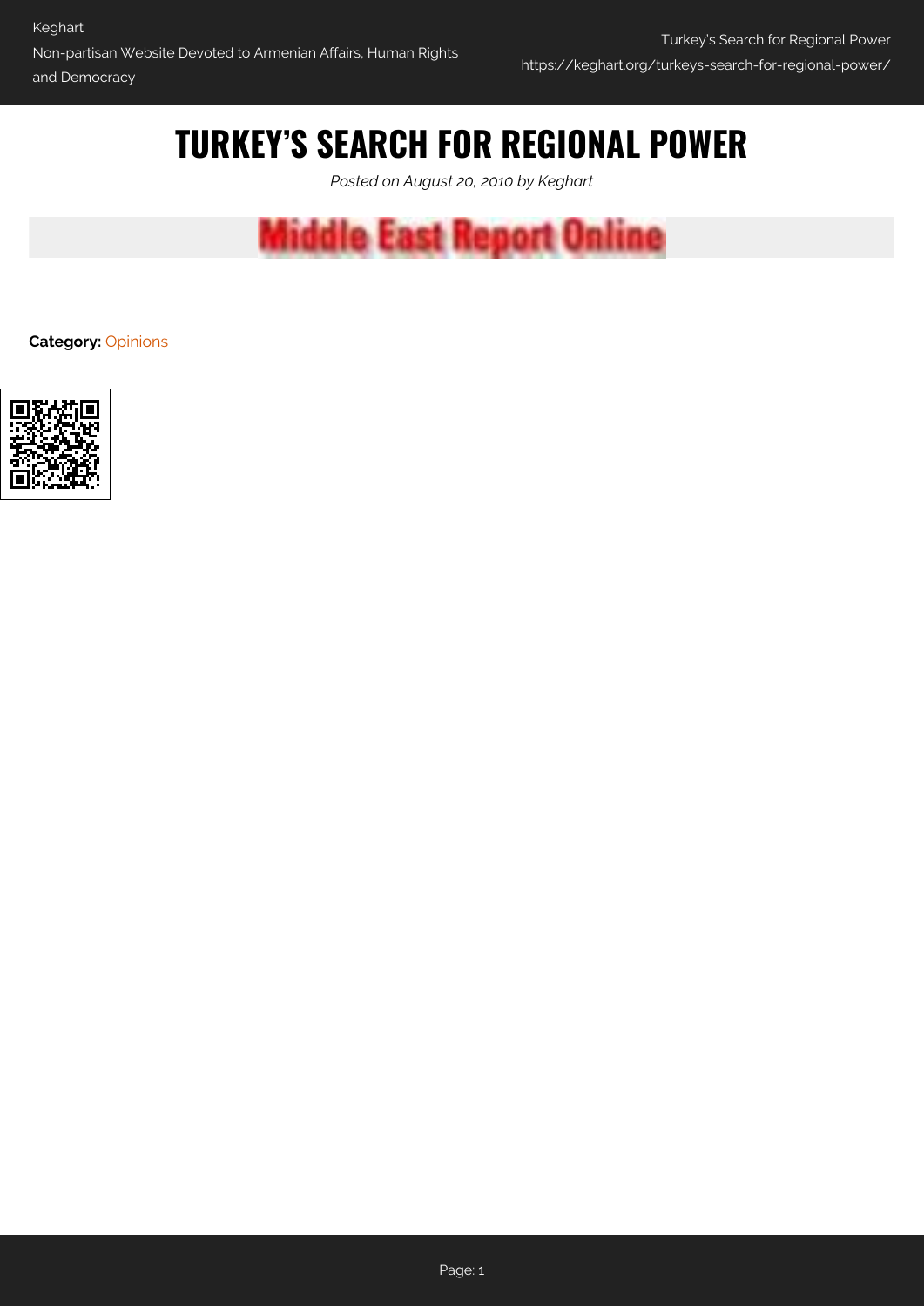# Keghart Non-partisan Website Devoted to Armenian Affairs, Human Rights and Democracy

### Yüksel Taşkın, [Middle East Report Online](http://www.merip.org/mero/mero082110.html), 21 August 2010

Under the government of Prime Minister Recep Tayyip Erdoğan, Turkey is carving out a greater role for itself in Middle Eastern affairs. Since 2008, Turkey has sought the role of Middle East intermediary in trying to broker a peace agreement between Israel and Syria and to resolve the Iranian nuclear crisis. This more independent and assertive foreign policy has put Turkey increasingly at odds with two of its long-standing allies, Israel and the United States. A crucial ally for the US in its war on Iraq, Turkey now refuses to comply with US policy on Iran. The Turkish government also has become more outspoken against Israeli violations of Palestinian rights in the West Bank and Gaza, placing it on a diplomatic collision course with Israel. Three months after the Israeli assault on a Gaza-bound Turkish aid vessel, the Obama administration is reportedly warning Turkey that if its relations with Israel do not improve, and if Turkey does not temper its opposition to US policy on Iran, Congress may halt arms sales to Turkey.

# Yüksel Taşkın, [Middle East Report Online](http://www.merip.org/mero/mero082110.html), 21 August 2010

Under the government of Prime Minister Recep Tayyip Erdoğan, Turkey is carving out a greater role for itself in Middle Eastern affairs. Since 2008, Turkey has sought the role of Middle East intermediary in trying to broker a peace agreement between Israel and Syria and to resolve the Iranian nuclear crisis. This more independent and assertive foreign policy has put Turkey increasingly at odds with two of its long-standing allies, Israel and the United States. A crucial ally for the US in its war on Iraq, Turkey now refuses to comply with US policy on Iran. The Turkish government also has become more outspoken against Israeli violations of Palestinian rights in the West Bank and Gaza, placing it on a diplomatic collision course with Israel. Three months after the Israeli assault on a Gaza-bound Turkish aid vessel, the Obama administration is reportedly warning Turkey that if its relations with Israel do not improve, and if Turkey does not temper its opposition to US policy on Iran, Congress may halt arms sales to Turkey.

The deterioration in relations between Turkey and its Western allies has led many commentators to conclude that there has been a decidedly eastward shift in Turkish foreign policy. In fact, Turkey's positions have inspired many journalists and policy analysts to postulate that Turkey is pursuing an "Islamic" agenda that entails a deliberate distancing from the West. This hypothesis has seemed plausible to some because the ruling Justice and Development Party (AKP, by its Turkish acronym) is rooted in the banned Islamist parties of the 1980s and 1990s. The historian Bernard Lewis, for instance, speculated that in a decade Turkey might resemble the Islamic Republic of Iran. New York Times columnist Thomas Friedman opined that "Turkey's Islamist government seemingly focused not on joining the European Union but the Arab League -- no, scratch that, on joining the Hamas-Hezbollah-Iran resistance front against Israel." Similar interpretations emanate from the secular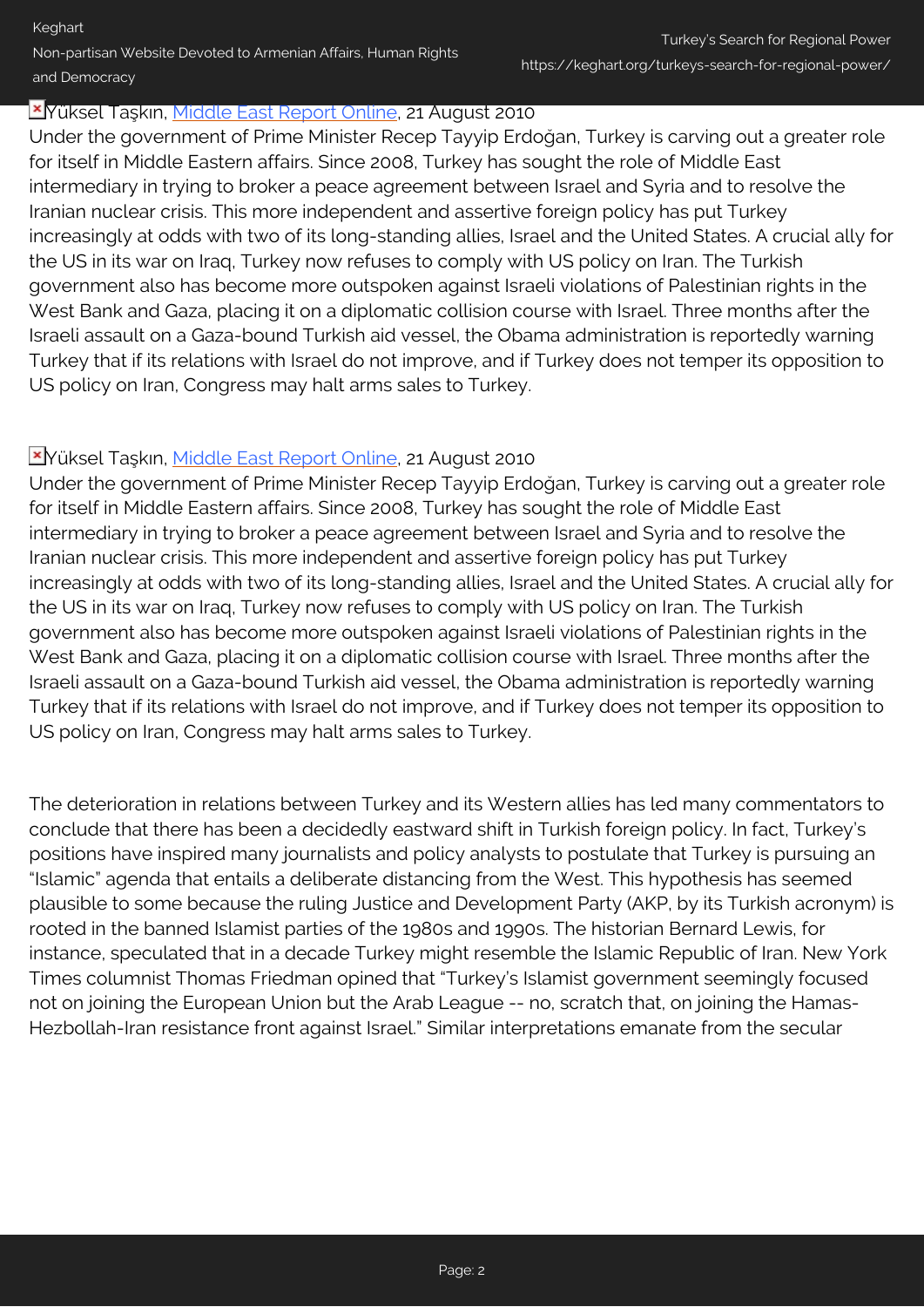establishment in Turkey. Oktay Ekşi, a columnist for the Hurriyet newspaper, argues that the AKP's concerted efforts to attain Turkish accession to the EU were a ploy to gain "support in the West to overcome the secularists." Some analysts have even suggested that the AKP is pursuing a "neo-Ottomanist" agenda, seeking to claim the mantle of the last great Islamic empire. Johns Hopkins University professor (and former Bush administration official) Eliot Cohen wrote, "A combination of Islamist rule, resentment at exclusion from Europe and a neo-Ottomanist ideology that envisions Turkey as a great power in the Middle East have made Turkey a state that is often plainly hostile not only to Israel but to American aims and interests."

Such analyses misinterpret the AKP government's objective, which is not to break with Turkey's traditional cooperation with the US and EU but to increase Turkey's relative autonomy vis-à-vis those powers. Rather than a rupture with the past, Turkey's new approach marks a change in tactics in pursuit of the same goal.

### **Looking Westward**

Turkey's foreign policy shift first caught the public eye when Erdoğan walked off a platform he shared with Israeli President Shimon Peres at the 2008 World Economic Forum in Davos, Switzerland, after delivering a passionate condemnation of Israel's then-ongoing military assault on Gaza. Operation Cast Lead came as a blow to Turkish mediation efforts between the Israeli and Syrian governments, which had been in full force right up to the beginning of the Israeli assault. The mediation effort was part of Turkey's new policy of "zero problems" with its neighbors -- a policy that envisions Turkey as an initiator and mediator of a policy of active neutrality and one that is linked to Turkey's EU membership bid.

This outlook has led Turkey to take a more active role in mediating the nuclear dispute between Iran and Western powers. At President Barack Obama's Nuclear Security Summit held in Washington in April, the leaders of Turkey and Brazil -- two elected members of the UN Security Council -- laid out an independent plan for dealing with Iran's nuclear research program. Erdoğan and Brazilian President Lula da Silva proposed that the international community engage in negotiations to ensure that Iran's program is purely peaceful, as Iran claims. Obama, on the other hand, sought to rally support for an additional round of sanctions against Iran in the Security Council. Some weeks after the summit, Brazil and Turkey announced they had reached an agreement with Iran whereby Iran would ship its low enriched uranium to Turkey for safekeeping and Iran would receive nuclear fuel rods to be used at its medical research reactor. When a resolution calling for further sanctions against Iran was introduced to the Security Council in June, Turkey voted against it.

Turkey's assertiveness regarding Iran is remarkable considering its decades-old Western-oriented foreign policy -- a tradition that took shape during the Cold War when the country was ruled by hard-core followers of the republic's founding father, Mustafa Kemal Atatürk. Turkey's foreign policy during the Cold War cannot be considered apart from the Kemalist elite's identification of modernization with Westernization. The Kemalist modernization project entailed stripping "Oriental"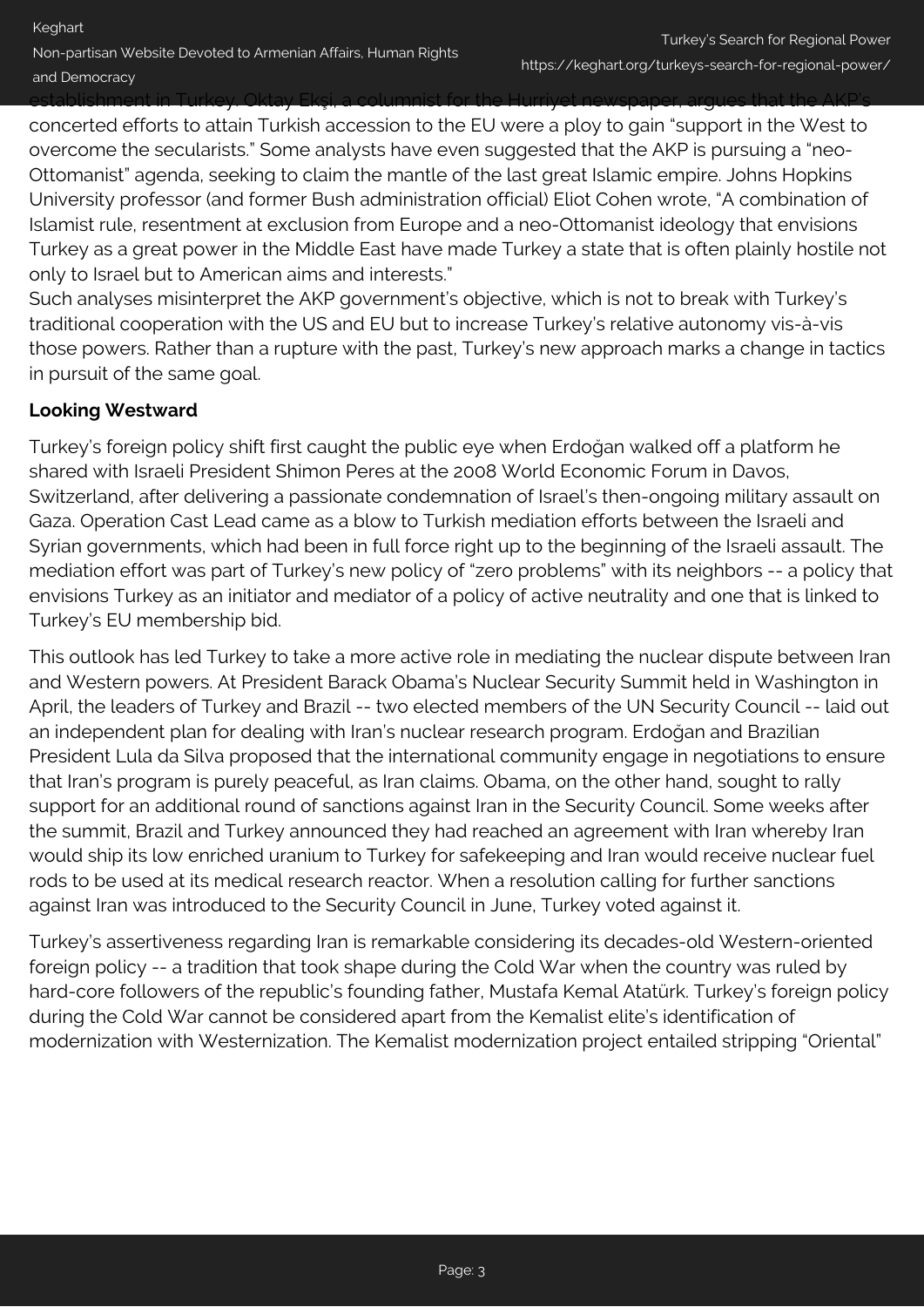influences from Turkish society and politics and replacing them with Western political, economic,

judicial and cultural practices through a series of reforms that went so far as to replace Islamic law with European legal codes and adopt the Latin alphabet, Gregorian calendar and Western clothing. In seeking to be admitted as part of "the West," the Kemalist elite tended to overlook and even "Orientalize" the East. The "other" of this Westernized elite was no longer the Greeks, with whom Turkey signed a treaty in 1930, but the Arabs and Kurds. In the realm of foreign policy, this Westerncentric outlook involved Turkey aligning itself with Western powers and shunning involvement in the Middle East.

Prior to 1946 Kemalists followed a policy of passive neutrality vis-à-vis the Western powers due to the painful memories of World War I. After the Allied victory in World War II, however, Turkey's state elite did not hesitate to place Turkey in the Western camp against "the Soviet threat." In the 1960s, leftist Kemalists identified with the politician Bülent Ecevit's anti-imperialist, Third Worldist politics began to gain influence and distanced themselves from the pro-American standing of center-right leaders. The left Kemalists shared the civilizational preferences of their Kemalist fathers, but employed such terms as "development and modernization" rather than Westernization. Due to the legacy of Kemalist nationalism and Westernization, however, they never imagined themselves as members of the Non-Aligned Movement.

Interestingly, after the ruling Republican People's Party (CHP) opened the political system to multiple parties in 1946, the center-right opposition parties, distinguished from the center-left Kemalists of the CHP by their free-market ideology and appeal to Islamic values and symbols, did not depart from the Kemalist elite's foreign policy outlook. Hence it was the center-right Democrat Party, which, after winning power in the 1950 general elections, sent Turkish troops to the Korean war in order to gain entry into NATO. Turkey actively worked to prevent "Communist expansionism" in the Middle East and refused to join the Non-Aligned Movement on the grounds that Turkey was a Western state. Turkish leaders strove to maintain this unquestioning obedience to the "Western bloc" during the Cold War even in the face of growing socialist opposition led by leftist Kemalists and smaller socialist groups that were becoming influential, particularly among youth and intellectuals. Crucially, this alliance with the West was supported by the military establishment, which shared the center-right's pro-American and anti-Communist stance and had the power to intervene in politics. In fact, the 1961 constitution institutionalized the military's disproportionate power by creating an advisory body called the National Security Council, whose clout at times surpassed that of civilian politicians, particularly in the 1990s when the Kurdish insurgency in the southeast was at its peak.

The threat of military intervention, however, was not the impetus for the center-right's Western orientation. Turgut Özal, president during the 1990-1991 Gulf war and reputedly the most religious personage in the center-right parties since the 1950s, willingly joined the coalition against Saddam Hussein despite opposition from Turkey's top generals. The chief of general staff resigned his post in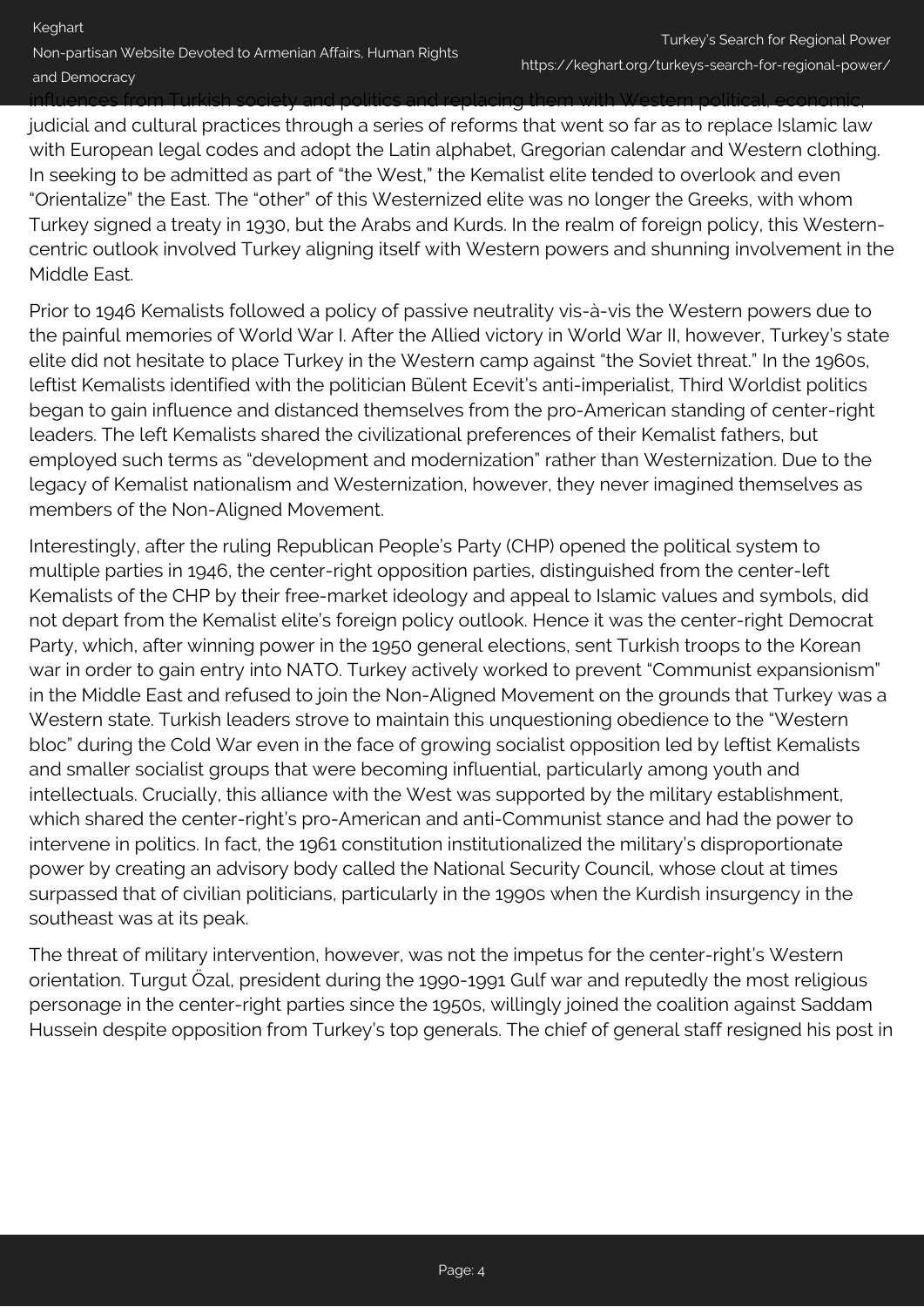feared the possibility that sectarianism in a divided Iraq could instigate a new separatist wave among Turkey's Kurds. Turkey also joined the UN embargo on Iraq following the Gulf war despite enormous financial losses due to lost trade.

### **Not a Bridge, But a Gate**

But the Turkish political stage was quite different in the post-September 11 world. A new "soft Islamist" party, the AKP, whose leaders had cut their teeth in the National Outlook Movement (Milli Görüş), a grouping of Islamist parties, won control of government following elections in 2002. The AKP deliberately distanced itself from the Milli Görüş and defined its ideology as "conservative democracy" in order to situate itself within the long-established center-right tradition, but it distinguished itself from other parties of the center right by its strong opposition to Turkey's policies on Iraq and Israel in particular. Nonetheless, the AKP elite strove to prove its loyalty to the traditional partnership with the US and issued successive reform packages to accelerate Turkey's accession to the EU. During its first term (2002-2007), the AKP sought to establish credibility among Turkey's powerful allies, whose support it needed to carve out a hegemonic position for itself in Turkey against the self-appointed civilian and military guardians of the republic.

Despite his party's opposition to Turkey's involvement in Iraq, Prime Minister Erdoğan, seeking international support to compensate for his party's weakness vis-à-vis the republican elite, pressured his party to pass a memorandum in 2003 that would allow the US to use Turkey as a base from which to invade Iraq and authorize the deployment of Turkish troops to the Kurdish region of northern Iraq. But the assembly, including some AKP members under pressure from their fellow MPs and growing anti-American sentiment on the street, narrowly rejected the bill. Though it was interpreted at the time as an anti-war gesture, the parliament's vote did not stop Turkish involvement in the invasion. US paratroopers were still able to use the Incirlik airbase as a launching pad. Turkey also has non-combat troops in Afghanistan for peacekeeping as part of the International Security Assistance Force -- a joint initiative of the UN and NATO. But the great unintended consequence of the rejection of the 2003 memorandum was to enable the AKP to position itself as a significant actor in the Middle East.

After a second landslide victory in 2007, the AKP leadership felt secure enough domestically to revise the party's Middle East policy. In 2009 the political scientist Ahmet Davutoğlu was appointed minister of foreign affairs, in which capacity he has been able to implement his vision of a more assertive role for Turkey in world affairs. This vision was outlined in his book, Strategic Depth (2001), in which he rejects the conventional depiction of Turkey as a bridge between East and West on the grounds that this notion implies passivity and advantages based solely on geography. Rather, Davutoğlu proposes an interactive policy for Turkey as an initiator and mediator of peace and stability in the region -- an approach popularly known as having "zero problems" with the neighbors.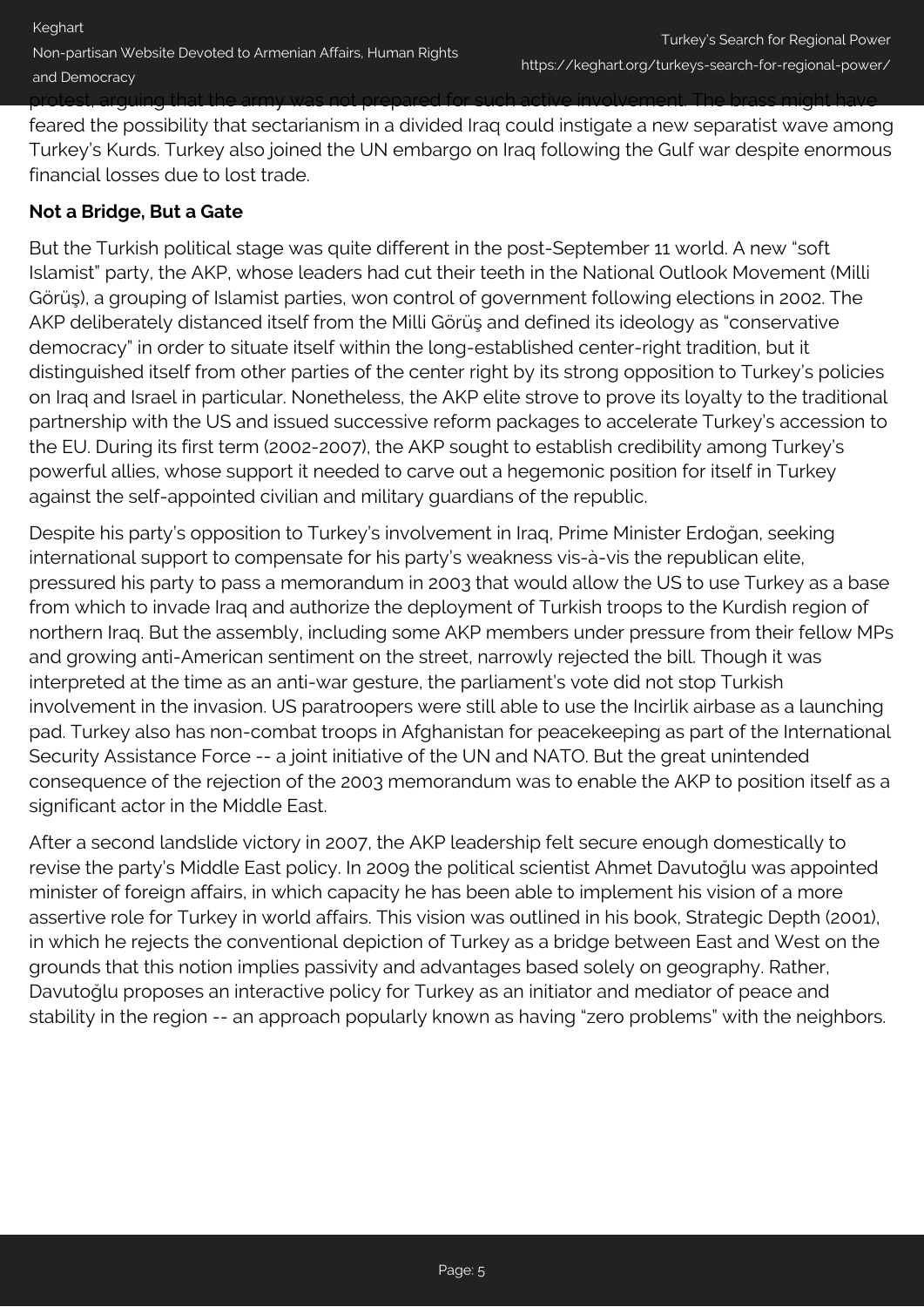Turkey's repositioning of itself as an independent regional power has shifted its stance vis-à-vis the

EU. Erdoğan presents an image of complementarity for the EU and Turkey: "Turkey is coming to share the burden of the EU rather than being a burden for it. In order to be a global power, there must be a global vision and relations with different regions…. Turkey will be the gate of the EU opening to Asia, the Middle East and the Islamic world…. The full security of the EU passes through the full membership of Turkey." Due to its perception of enhanced strength vis-à-vis the EU, the AKP has lost its willingness to push new reforms to speed up the EU membership process, especially since 2005 when new governments in Germany and France became outspoken against Turkey's prospective membership.

The most significant foreign policy changes have emerged in Turkey's relations with the Middle East, changes which in turn have entailed new challenges for the traditional partnership between Turkey and the US. But there have also been changes in Turkish policy toward Russia. Marking a departure from the 1990s, when Turkey paid lip service to the notion of protecting "the Turkish world from the Adriatic Sea to the Great Wall," under the AKP Turkey is taking a less nationalistic position toward the Turkic and Muslim peoples of Central Asia and Russia. While Russia supplies Turkey with natural gas, Turkey has been key in securing the construction of transnational pipelines to transport Russian oil and gas to the outside world.

Turkey under AKP leadership is also making progress toward normalizing relations with Armenia. In 2009 the two countries reached an accord to establish diplomatic relations and open their border, which was shut by Turkey in 1993 to demonstrate solidarity with Azerbaijan in the latter's conflict with Armenia. The protocols have faltered due to difficulties in securing ratification in both countries' parliaments, but the agreement is a first step toward breaching a sensitive taboo. All these measures mark a significant departure from the cautious and even passive foreign policy conventions of the past.

# **Looking Eastward**

The AKP has, with mixed success, embraced a soft-power approach to Iraq, avoiding the ultranationalist discourse of earlier governments that prioritized protecting the Turkman minority of Kirkuk from the Kurdish majority. Instead of speaking of the "Kurdish threat," the AKP government has adopted the phrase "our relatives in Iraq" to imply a religious tie that embraces the Kurds. Just ten years ago Turkish politicians insisted on referring to Masoud Barzani's Kurdistan Democratic Party of Iraq by its acronym KDP, in order to avoid the term "Kurdistan," and derided Barzani and Iraqi President Jalal Talabani as "tribal leaders" unworthy of being treated as their counterparts, let alone equals. Under the AKP, the Turkish government has opened official relations with these leaders - though officials are always sure to emphasize Turkey's support for a unified state of Iraq.

Turkey has business interests that raise its stake in establishing better relations with Iraq's Kurdish community. There are about 500 Turkish companies in Iraqi Kurdistan that contracted for 145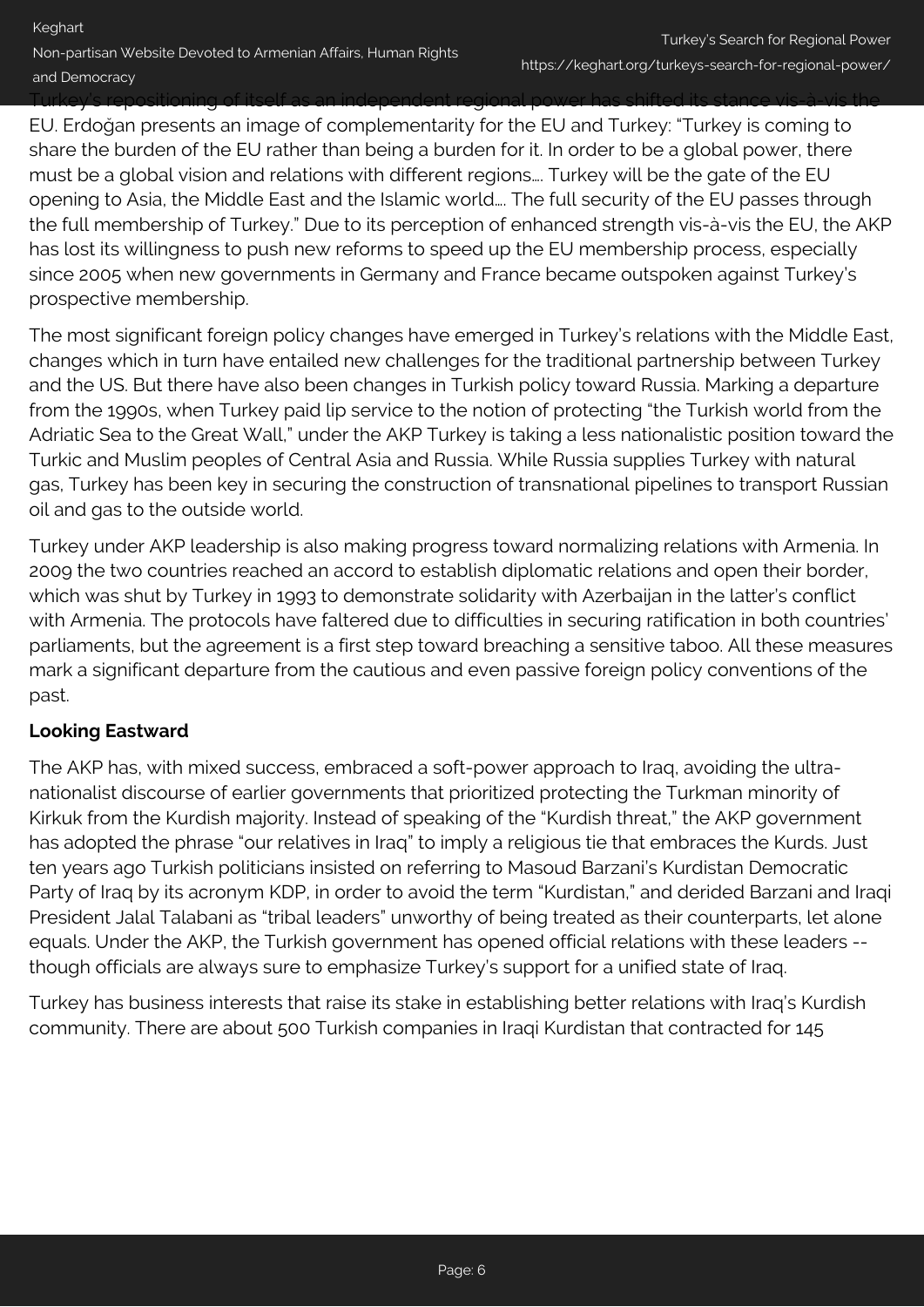projects in 2009 amounting to \$16 billion. Turkey is reluctant to jeopardize these potential profits with political tensions. For their part, the Kurdish leaders, fearing hostility from their Arab neighbors in the event of a US withdrawal, have taken a pragmatic approach to forming relations with Turkey.

AKP leaders informally admit that the cooperation of Barzani, Talabani or both is crucial to any plan to stop the Kurdistan Workers' Party's (PKK) guerilla activities inside Turkey. In mid-2009, Erdoğan declared his party's "Kurdish opening," an initiative aimed at putting an end to the PKK's armed struggle through concessions such as granting greater cultural rights and some form of local autonomy to Turkey's Kurdish minority. The "opening" did not last long, however. Erdoğan, frightened by nationalist backlash, changed its name to the "democratic opening," then to "the project of national unity and fraternity," before gradually ceasing to mention it. The fallout of the aborted "Kurdish opening" does not augur well for the AKP's "soft" approach to foreign policy. If Turkey is unable to resolve its Kurdish problem through peaceful means, its new outlook will lose cogency in the eyes of Western allies. For instance, critics of Turkey's increasingly vociferous objections to Israel's policies toward the Palestinians will question Turkey's credibility by citing Turkey's treatment of its Kurdish minority.

While there seems to be concord between Turkey and the US over Iraq policy, an increasing rapprochement between Iran and Turkey has raised concerns in the US. In a recent New York Times article entitled "As Ugly As It Gets," Thomas Friedman blasted Brazil and Turkey for their gambit on the nuclear issue: "Is there anything uglier than watching democrats sell out other democrats to a Holocaust-denying, vote-stealing Iranian thug just to tweak the US and show that they, too, can play at the big power table?" But Turkey's position on Iran is not mere muscle flexing; nor is it rooted in an ideological affinity for the Islamic Republic. After the Islamic Revolution in 1979, Turkey's relations with Iran deteriorated due to fears on both sides of the other's ambitions to promote regime change. Even today, there is little serious sympathy for Iran among ordinary Turks, particularly not as compared to that shown for the Palestinians, for example. A BBC poll found that the percentage of Turks who have warm feelings for Iran is only 13 percent while sympathy for Israel is at 6 percent and that for the US under the Obama administration is at 13 percent. The clear majority of Turks, however, would be opposed to stiffer sanctions against Iran or a military strike since the US and Israel are believed to be acting in concert to achieve these ends.

But it is not only popular opinion that compels Erdoğan to take a less confrontational stance toward Iran. Any additional sanctions will create significant problems for Turkey's economy, since Turkish trade with Iran has steadily increased. Currently the two countries have a trade volume of \$10 billion -- a fivefold increase over 2002. Iran is the second-largest source of natural gas for Turkey. Turkey is also planning to invest \$3.5 billion in the South Pars natural gas field. Chaos in Iran will bring not only economic hardships but also tens of thousands of new immigrants to Turkey, as was the case after the Iranian revolution (and, to a smaller extent, amidst the turmoil following Iran's 2009 presidential election). Moreover, instability in Iran risks escalating the Kurdish insurgency led by the PKK's sister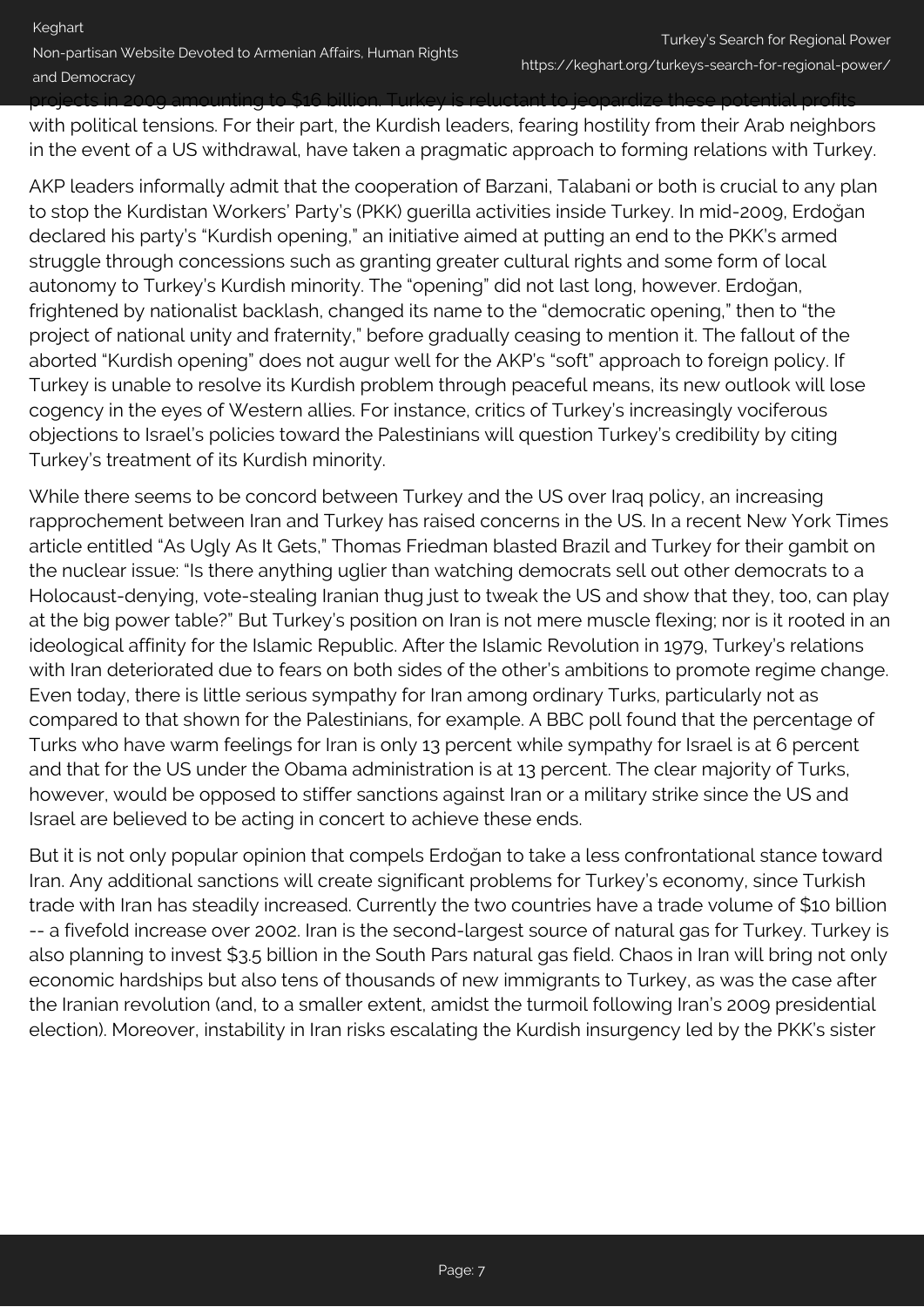Erdoğan's motives are quite rational and material despite claims that he is ready to abandon Turkey's traditional foreign policy for the sake of Islamic brotherhood.

Turkey's opposition to sanctions on Iran aside, it can be expected that Turkey will gradually distance itself from Iran. The June 9 passage of a Security Council sanctions resolution against Iran was a blow to the Erdoğan government, which had voted against it. Aware of the growing mistrust in Washington toward Ankara, Erdoğan is trying to promote the concept that Turkey is the ideal intermediary between the two camps. The AKP is also wary of siding with Iran for fear of losing the good will of Gulf Arab states and access to the mountains of petrodollars at their disposal. In fact, one of the driving motives of the AKP government is to attract these petrodollars in the form of investments in Turkey. Since the AKP's coming to power in 2002, Gulf investment in Turkey has skyrocketed, reaching \$30 billion dollars in 2008.

# **A Seat at the Table**

The AKP realizes the significance of projecting Turkey as a regional leader not only to declare its independence from the West but also to marginalize Iran as the other contender for the title. Much like Iranian President Mahmoud Ahmadinejad, Erdoğan has become popular throughout the Middle East due to his outspoken criticisms of the Israeli state. The competition to be the new protagonist of the Palestinians is a challenge to Arab leaders who are deliberately meek about Israel's siege of Gaza. The fact that the pious Erdoğan became prime minister of Turkey through free and fair elections is another challenge to autocratic Arab governments and goes some way toward explaining his popularity among Islamist groups in Arab states, who view Turkey's experience as a potential model.

Erdoğan's frequent references to the Palestinian cause are motivated by a combination of ideology and deliberate political tactics. A paternalistic inclination to protect the Palestinians is also linked to the Islamists-turned-conservative democrats' psychological need to prove that they are still committed to their moral obligations to the umma. The political Islamists in Turkey have undergone a serious process of ideological moderation. Except for the Palestinian issue and the right of women to wear headscarves in public places, AKP cadres and other groups that adhere to Islamism are suffering from an absence of common ideological grievances. Increasing economic, cultural and political power have moved the AKP toward the center of the political spectrum as the party moves to reclaim the center-right tradition started by the Democrat Party in the 1950s. As in the Arab world, Turkish Islamists have also drifted away from the strategy of capturing central state power as a way to Islamize the country. Rather, they are increasingly positioning themselves to capture society, particularly by means of charitable and human rights associations.

Turkey has also sought cultural means of increasing its prestige in the Middle East. The AKP government has launched an Arabic-language satellite channel and news programs in Arabic to